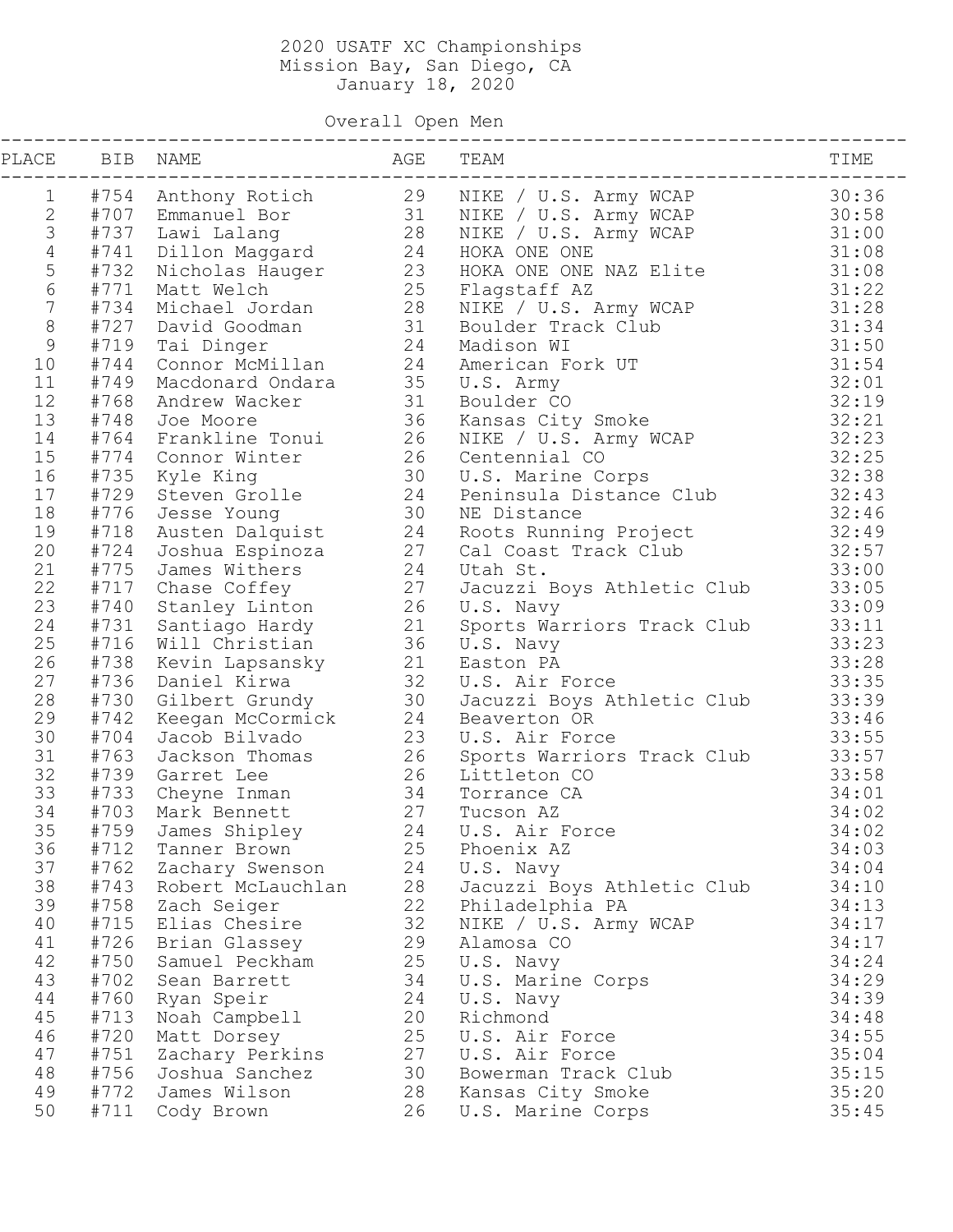Overall Open Men

| PLACE | <b>BIB</b> | NAME                | AGE | TEAM                       | TIME  |
|-------|------------|---------------------|-----|----------------------------|-------|
| 51    | #770       | Derek Wehunt        | 28  | Jacuzzi Boys Athletic Club | 35:51 |
| 52    | #722       | Kyle Eller          | 24  | U.S. Air Force             | 35:52 |
| 53    | #725       | Oscar Garcia        | 24  | Houston TX                 | 35:57 |
| 54    | #766       | Nicholas Turco      | 21  | Boulder CO                 | 36:04 |
| 55    | #755       | David Salas         | 24  | Redlands CA                | 36:08 |
| 56    | #728       | Aaron Gould         | 20  | Sports Warriors Track Club | 36:13 |
| 57    | #714       | Tito Chaidez-Martin | 24  | Sports Warriors Track Club | 36:16 |
| 58    | #721       | Jason Duarte        | 32  | Pasadena CA                | 36:23 |
| 59    | #709       | Dillon Breen        | 27  | San Diego Track Club       | 36:24 |
| 60    | #753       | Pedro Rodriguez     | 39  | U.S. Marine Corps          | 36:59 |
| 61    | #752       | Eder Pina           | 27  | Montebello CA              | 37:07 |
| 62    | #701       | Yonatan Abebe       | 32  | U.S. Navy                  | 37:22 |
| 63    | #761       | Peter Spinks        | 24  | U.S. Marine Corps          | 37:33 |
| 64    | #773       | Brett Winegar       | 40  | Club Northwest             | 37:43 |
| 65    | #706       | Sean Blue           | 34  | U.S. Marine Corps          | 38:08 |
| 66    | #710       | Jason Brosseau      | 34  | U.S. Air Force             | 38:33 |
| 67    |            | #746 Alfredo Mejia  | 21  | Sports Warriors Track Club | 38:56 |
| 68    | #769       | Erik Weber          | 31  | San Diego CA               | 44:41 |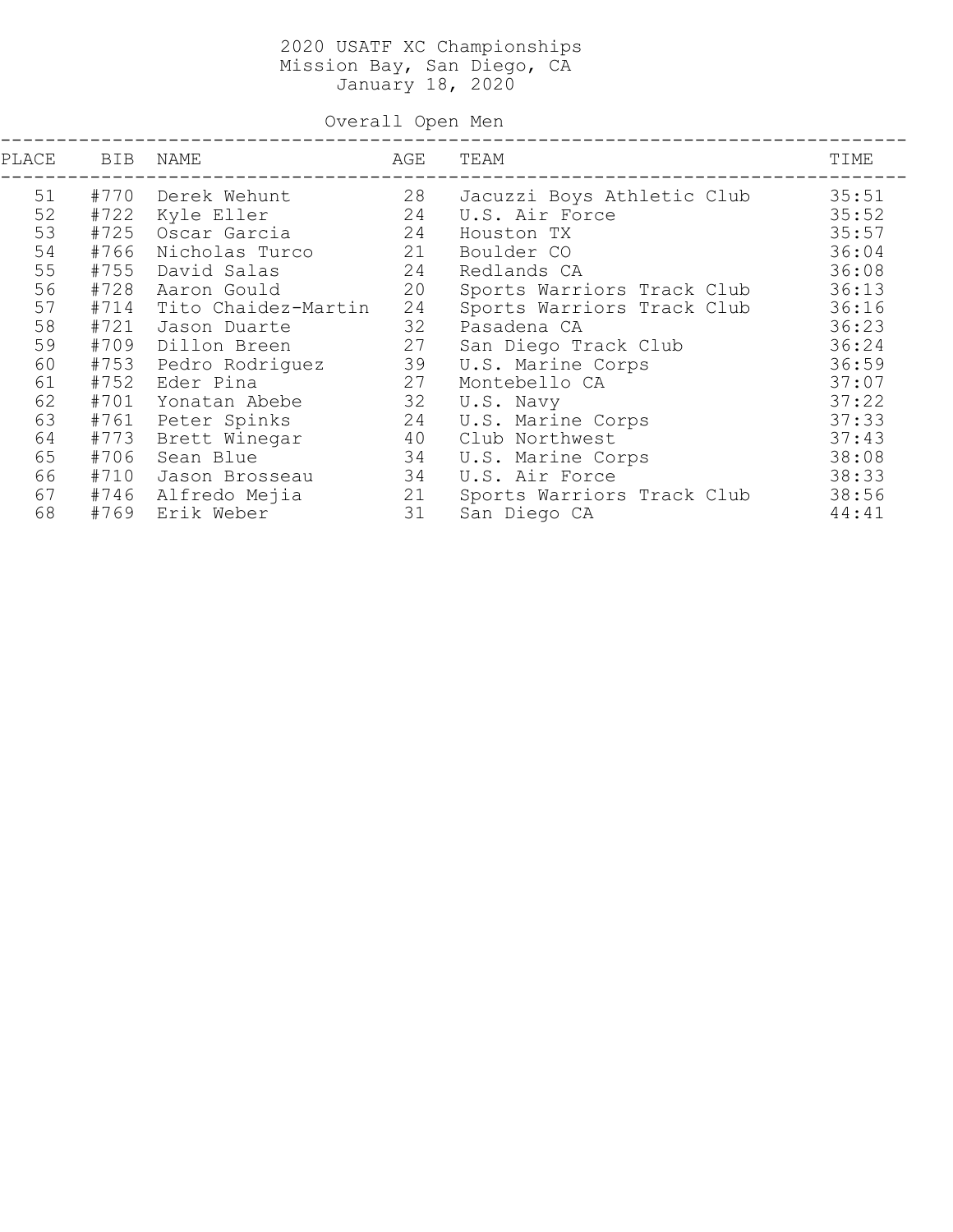Overall Open Women

|                |              | PLACE BIB NAME<br>------------                  | AGE<br>------------ | TEAM                                                                                                                                                                                                                                      | TIME           |
|----------------|--------------|-------------------------------------------------|---------------------|-------------------------------------------------------------------------------------------------------------------------------------------------------------------------------------------------------------------------------------------|----------------|
| 1              |              |                                                 |                     | #632 Natosha Rogers          28   Denver CO<br>#644  Paige Stoner        23   Reebok Boston Track Club<br>#646  Carrie Verdon        25   Boulder Track Club<br>#629  Sarah Pease            32   Oiselle                                 | 35:45          |
| $\mathbf{2}$   |              |                                                 |                     |                                                                                                                                                                                                                                           | 36:07          |
| $\mathfrak{Z}$ |              |                                                 |                     |                                                                                                                                                                                                                                           | 36:24          |
| $\overline{4}$ |              |                                                 |                     |                                                                                                                                                                                                                                           | 36:39          |
| $\mathsf S$    |              |                                                 |                     | #618 Grace Graham-Zamudi 26 Cal Coast Track Club                                                                                                                                                                                          | 36:58          |
| $\sqrt{6}$     |              |                                                 |                     |                                                                                                                                                                                                                                           | 37:01          |
| $\sqrt{ }$     |              |                                                 |                     |                                                                                                                                                                                                                                           | 37:12          |
| $\,8\,$        |              |                                                 |                     | The Janes Elite Racing<br>Boulder Track Club                                                                                                                                                                                              | 37:24          |
| $\mathcal{G}$  |              |                                                 |                     |                                                                                                                                                                                                                                           | 37:28          |
| 10             |              |                                                 |                     | Ocean State Athletic Club/New<br>Springfield VA                                                                                                                                                                                           | 37:32          |
| 11             |              |                                                 |                     |                                                                                                                                                                                                                                           | 37:40          |
| 12             |              |                                                 |                     |                                                                                                                                                                                                                                           | 37:50          |
| 13             |              |                                                 |                     |                                                                                                                                                                                                                                           | 37:59          |
| 14             |              |                                                 |                     |                                                                                                                                                                                                                                           | 38:10          |
| 15             |              |                                                 |                     |                                                                                                                                                                                                                                           | 38:37          |
| 16             |              |                                                 |                     |                                                                                                                                                                                                                                           | 38:57          |
| 17             |              |                                                 |                     |                                                                                                                                                                                                                                           | 39:04          |
| 18             |              |                                                 |                     |                                                                                                                                                                                                                                           | 39:49          |
| 19             |              |                                                 |                     |                                                                                                                                                                                                                                           | 39:51          |
| 20             |              |                                                 |                     |                                                                                                                                                                                                                                           | 40:09          |
| 21             |              |                                                 |                     |                                                                                                                                                                                                                                           | 40:12          |
| 22             |              |                                                 |                     |                                                                                                                                                                                                                                           | 40:31          |
| 23             |              |                                                 |                     |                                                                                                                                                                                                                                           | 40:45          |
| 24             |              |                                                 |                     | #629 Sadam Pease<br>#618 Grace Graham-Zamudi 26 Cal Coast Track Club<br>#637 Danielle Shanahan 25 BOKA ONE ONE NAZ Elite<br>#626 Tansey Lystad 26 Louisville CO<br>#627 Calene Morris 25 Boulder Track Club<br>#651 Catarina Rocha 25 Do  | 41:07          |
| 25             |              |                                                 |                     |                                                                                                                                                                                                                                           | 41:12          |
| 26             |              |                                                 |                     |                                                                                                                                                                                                                                           | 41:22          |
| 27             |              |                                                 |                     |                                                                                                                                                                                                                                           | 41:26          |
| 28             |              | #623 Margaret Ho                                |                     | La Crosse WI                                                                                                                                                                                                                              | 41:50          |
| 29             |              |                                                 |                     |                                                                                                                                                                                                                                           | 41:54          |
| 30             |              |                                                 |                     |                                                                                                                                                                                                                                           | 42:06          |
| 31             |              |                                                 |                     | #623 Margaret Ho<br>#642 Esther Spradling 38 U.S. Army<br>#624 Katherine Irgens 30 U.S. Navy<br>#614 Rachel Fairbanks 22 U.S. Marine Corps<br>#641 Allison Spies 32 U.S. Navy<br>#630 Elizabeth Ray 22 Lakewood CO<br>#645 Susan Tanui 32 | 42:19          |
| 32             |              |                                                 |                     |                                                                                                                                                                                                                                           | 42:33          |
| 33             |              |                                                 |                     |                                                                                                                                                                                                                                           | 42:40          |
| 34             |              |                                                 |                     |                                                                                                                                                                                                                                           | 42:57          |
|                |              | 35 #620 Christine Guerrero 29 U.S. Marine Corps |                     |                                                                                                                                                                                                                                           | 43:01          |
| 36             | #605         | Shanna Burns                                    | 22                  | U.S. Air Force                                                                                                                                                                                                                            | 43:06          |
| 37             |              | #628 Annika Pearson                             | 22                  | U.S. Marine Corps                                                                                                                                                                                                                         | 43:08          |
| 38             |              | #604 Rachel Burchill                            | 23                  | U.S. Navy                                                                                                                                                                                                                                 | 44:05          |
| 39             | #617         | Renee Gordon                                    | 39                  | Team Red Lizard                                                                                                                                                                                                                           | 44:27          |
| 40             |              | #609 Hannah Coffin                              | 25                  | McKirdy Trained                                                                                                                                                                                                                           | 44:49          |
| 41             |              | #643 Sydney Staples                             | 21                  | Sports Warriors Track Club                                                                                                                                                                                                                | 44:55          |
| 42             |              | #639 Rachel Slater                              | 28                  | U.S. Navy                                                                                                                                                                                                                                 | 44:56          |
| 43             | #615         | Anna Funkhauser                                 | 26                  | U.S. Marine Corps                                                                                                                                                                                                                         | 45:28          |
| 44             | #635         | Sarah Schreck                                   | 25                  | U.S. Army                                                                                                                                                                                                                                 | 45:32          |
| 45             | #612         | Maxime Copley                                   | 30                  | U.S. Air Force                                                                                                                                                                                                                            | 46:27          |
| 46             | #603         | Lidia Briseno                                   | 21                  | Sports Warriors Track Club                                                                                                                                                                                                                | 46:35          |
| 47             |              | #649 Miranda Watchman                           | 21                  | Sports Warriors Track Club                                                                                                                                                                                                                | 47:16          |
| 48<br>49       | #613<br>#621 | Beatriz Duarte<br>Tiffany Hallmark              | 23<br>31            | Sports Warriors Track Club<br>U.S. Air Force                                                                                                                                                                                              | 48:14<br>49:19 |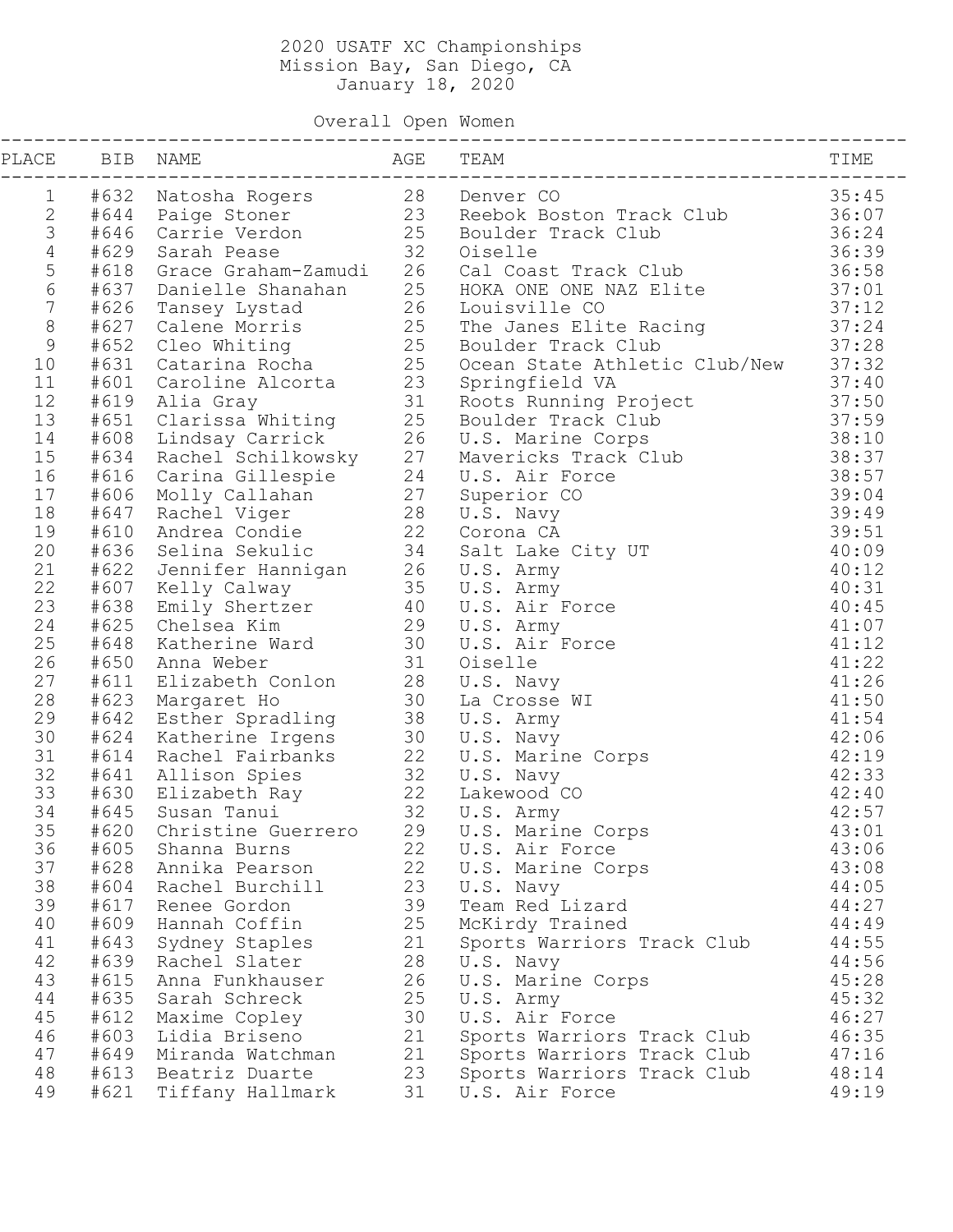Overall Junior Men

| PLACE        | BIB  | NAME                | AGE | TEAM                       | TIME  |
|--------------|------|---------------------|-----|----------------------------|-------|
| 1            | #512 | Corey Gorgas        | 18  | Northern Ariz.             | 25:45 |
| $\mathbf{2}$ | #504 | Evan Bishop         | 18  | East Grand Rapids MI       | 26:22 |
| 3            | #501 | Bridger Altice      | 18  | Utah St.                   | 26:39 |
| $\sqrt{4}$   | #507 | Alex Comerford      | 18  | Syracuse                   | 26:41 |
| 5            | #524 | Gabe Simonsen       | 17  | Mustang OK                 | 27:15 |
| 6            | #514 | Jacob Harris        | 18  | Toledo                     | 27:17 |
| 7            | #513 | Javien Hale         | 18  | New Town ND                | 27:40 |
| 8            | #506 | Lucas Chung         | 18  | St. Mary's (CA)            | 27:53 |
| 9            | #503 | Daniel Beam         | 18  | Rio Rancho NM              | 28:03 |
| 10           | #511 | Deshawn Goodwin     | 17  | Wings of America           | 28:11 |
| 11           | #519 | Michael Marshall    | 18  | Wings of America           | 28:16 |
| 12           | #516 | James Hibbard       | 18  | North Ala.                 | 28:29 |
| 13           | #520 | John McGovern       | 18  | Syracuse                   | 28:54 |
| 14           | #505 | Triston Charles     | 18  | Wings of America           | 28:55 |
| 15           | #509 | Galvin Curley       | 18  | Wings of America           | 29:04 |
| 16           | #502 | Ethan Bartlett      | 19  | Fort Lewis                 | 29:24 |
| 17           | #525 | Robert White        | 18  | New Town ND                | 29:50 |
| 18           | #508 | Tanner Crochet      | 18  | Richmond                   | 30:14 |
| 19           | #510 | Jonathan Fragua     | 17  | Wings of America           | 30:32 |
| 20           | #518 | Travis Kearney      | 18  | Fort Lewis                 | 30:33 |
| 21           | #517 | Christopher Humetew | 17  | Sports Warriors Track Club | 33:06 |
| 22           | #522 | Sean Mucheru        | 16  | Los Angeles CA             | 33:11 |
| 23           | #523 | Constantino Neri    | 15  | Riverside CA               | 34:14 |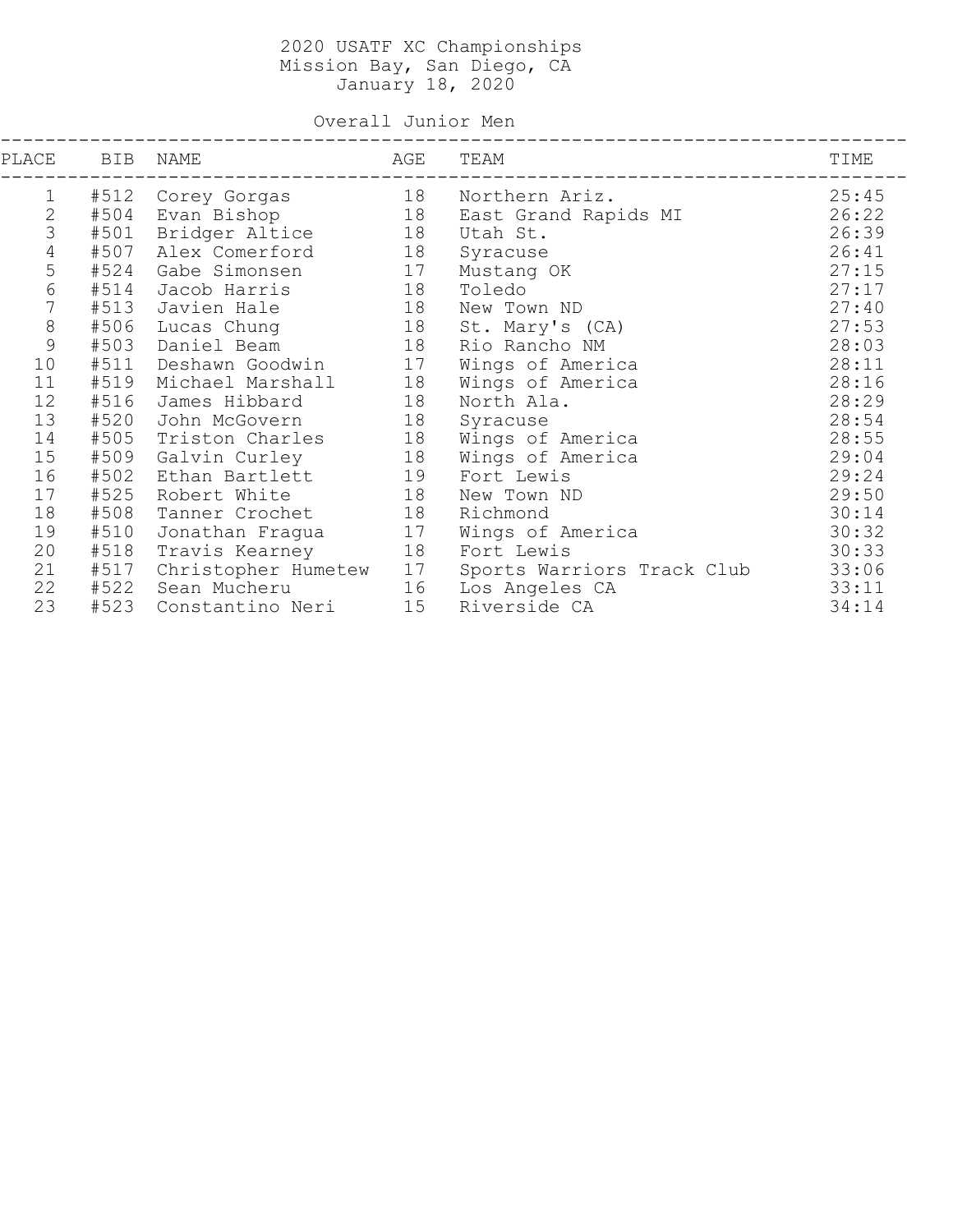Overall Junior Women

| PLACE   | BIB  | NAME                | AGE | TEAM                           | TIME  |
|---------|------|---------------------|-----|--------------------------------|-------|
| 1       | #418 | Brooke Rauber       | 17  | Homer NY                       | 22:11 |
| 2       | #419 | Rayna Stanziano     | 18  | St. Mary's (CA)                | 22:48 |
| 3       | #401 | Kalea Bartolotto    | 18  | Northwestern                   | 23:10 |
| 4       | #404 | Bailey Brinkerhoff  | 18  | Utah St.                       | 23:18 |
| 5       | #414 | Sophia McDonnell    | 18  | Bradley                        | 23:23 |
| 6       | #417 | Abigail Osterlund   | 18  | Northwestern                   | 23:25 |
| 7       | #410 | Justus Holden-Betts | 18  | Syracuse                       | 23:37 |
| $\,8\,$ | #407 | Karlie Callahan     | 18  | Utah St.                       | 24:04 |
| 9       | #409 | Kayla Fortino       | 19  | Northwestern                   | 24:06 |
| 10      | #406 | Kayla Byrne         | 18  | Northwestern                   | 24:25 |
| 11      | #421 | Jasmine Turtle-Mora | 18  | Wings of America               | 24:36 |
| 12      | #412 | Reagan Hoopes       | 18  | Utah St.                       | 24:40 |
| 13      | #420 | Megan Terry         | 18  | Utah St.                       | 24:45 |
| 14      | #416 | Tiajhae Nez         | 18  | Wings of America               | 25:38 |
| 15      | #423 | Yahaira Zuniga      | 18  | San Diego Mesa Community Colle | 26:01 |
| 16      | #415 | Larissa McElroy     | 15  | St. Stephens WY                | 26:11 |
| 17      | #413 | Whitney James       | 16  | Window Rock AZ                 | 26:34 |
| 18      | #411 | Shaelyn Honahni     | 17  | Tuba City AZ                   | 27:16 |
| 19      | #403 | Breana Biggambler   | 16  | Flagstaff AZ                   | 27:21 |
| 20      | #402 | Alexandria Bewanika | 16  | Wings of America               | 27:49 |
| 21      | #408 | Kendra Emery        | 14  | Wings of America               | 28:28 |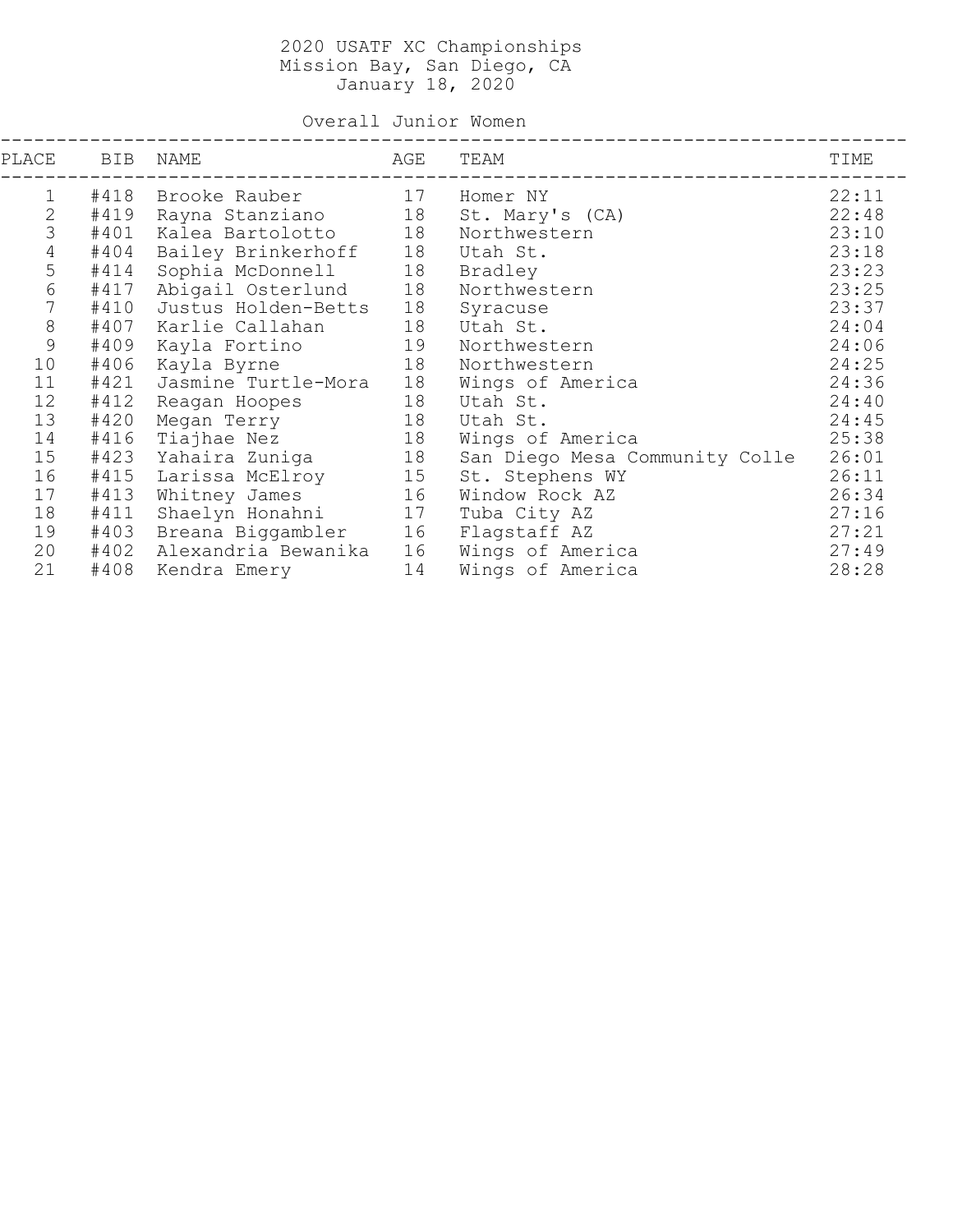Overall Masters Men

| PLACE            |      | BIB NAME                                                                                              | AGE<br>------                           | TEAM                                                  | TIME  |
|------------------|------|-------------------------------------------------------------------------------------------------------|-----------------------------------------|-------------------------------------------------------|-------|
| $\mathbf 1$      |      |                                                                                                       |                                         | #324 Jacques Sallberg 45 Cal Coast Track Club         | 26:52 |
| $\mathbf{2}$     |      |                                                                                                       | 40                                      | Central Mass Striders                                 | 27:35 |
| $\mathfrak{Z}$   |      | #212 Eric Blake 10<br>#205 David Angell 13                                                            |                                         | Roanoke Valley Elite                                  | 27:42 |
| $\overline{4}$   |      | #236 Chokri Dhaouadi                                                                                  | 48                                      | Sports Warriors Track Club                            | 28:07 |
| $\mathsf S$      | #257 | John Gardiner                                                                                         | 47                                      | Cal Coast Track Club                                  | 28:24 |
| 6                |      | #259 Craig Godwin                                                                                     | 52                                      | Bowerman Track Club                                   | 28:32 |
| $\boldsymbol{7}$ |      | #208 Jesse Barragan                                                                                   | 41                                      | SRA Elite                                             | 28:38 |
| $\,8\,$          |      | #261  Joshua Gordon                                                                                   | 45                                      | Bowerman Track Club                                   | 28:41 |
| $\mathsf 9$      |      | #310 Colin Olson                                                                                      | 44                                      | Sports Warriors Track Club                            | 28:48 |
| 10               |      | #335 Paul Smith                                                                                       | 42                                      | SRA Elite                                             | 28:54 |
| 11               |      | #235 Christian Cushing-M 52<br>#249 Matthew Farley 52<br>#267 Mark Hixson 54<br>#246 Billy Edwards 42 |                                         | Cal Coast Track Club                                  | 29:11 |
| 12               |      |                                                                                                       |                                         | Bowerman Track Club                                   | 29:32 |
| 13               |      |                                                                                                       |                                         | Greater Springfield Harriers I                        | 29:36 |
| 14               |      | #246 Billy Edwards                                                                                    | 42                                      | Niwot CO                                              | 29:36 |
| 15               |      | #253 John Foster                                                                                      | 46                                      | Boise Betties & Billies                               | 29:44 |
| 16               |      | #303 Juan Morales                                                                                     | 40                                      | Cal Coast Track Club                                  | 29:48 |
| 17               |      | #283 Nat Larson                                                                                       | 57                                      | Greater Springfield Harriers I                        | 29:50 |
| 18               |      |                                                                                                       | 47                                      | U.S. Marine Corps                                     | 29:52 |
| 19               |      | #256  Joseph Galvin               47<br>#269  Mbarak Hussein          54                              |                                         |                                                       | 29:57 |
| 20               |      | #247 Kevin Everett                                                                                    | $\begin{array}{c} 44 \\ 40 \end{array}$ | Sports Warriors Track Club<br>Boise Betties & Billies | 29:58 |
| 21               |      | #337 Gavin Sosa                                                                                       |                                         | Sports Warriors Track Club                            | 30:00 |
| 22               | #201 | Scott Abbott                                                                                          | 42                                      | SRA Elite                                             | 30:08 |
| 23               |      | #263 Eric Hartmann                                                                                    | 51                                      | Bowerman Track Club                                   | 30:12 |
| 24               | #265 | Frederick Herr                                                                                        | 53<br>57                                | Cal Coast Track Club                                  | 30:27 |
| 25               |      | #355 Kevin Zimmer                                                                                     |                                         | Prado Racing Team                                     | 30:30 |
| 26               | #311 | Conrad Orloff                                                                                         | 49                                      | U.S. Navy                                             | 30:38 |
| 27               | #329 | Joe Sheeran                                                                                           | 62                                      | Club Northwest                                        | 30:38 |
| 28               |      | #229 Chris Cook                                                                                       | 51                                      | Bowerman Track Club                                   | 30:39 |
| 29               | #293 | David Mastro                                                                                          | 48                                      | SRA Elite                                             | 30:40 |
| 30               |      | #279 Daniel King                                                                                      | 60                                      | Athletics Boulder                                     | 30:48 |
| 31               |      | #301 Iain Mickle                                                                                      | 59                                      | SRA Elite                                             | 30:49 |
| 32               |      | #299 John McKinley                                                                                    |                                         | 41 Boise Betties & Billies                            | 30:53 |
| 33               |      | #297 Rick McCray                                                                                      |                                         | 45 Carson CA                                          | 30:54 |
| 34               | #232 | Trevor Cox                                                                                            | 40                                      | Cal Coast Track Club                                  | 30:56 |
| 35               |      | #336 Paul Smith                                                                                       |                                         | 55 Bowerman Track Club                                | 31:03 |
| 36               | #340 | Mark Steyvers                                                                                         | 49                                      | Cal Coast Track Club                                  | 31:16 |
| 37               | #278 | Gregory Keyes                                                                                         | 52                                      | Cal Coast Track Club                                  | 31:28 |
| 38               |      | #252 Anthony Fleg                                                                                     | 41                                      | Sports Warriors Track Club                            | 31:28 |
| 39               | #333 | Brad Slavens                                                                                          | 50                                      | Atlanta Track Club                                    | 31:34 |
| 40               | #343 | Mark Tatum                                                                                            | 59                                      | Boulder Road Runners                                  | 31:35 |
| 41               | #346 | Scott Tucker                                                                                          | 57                                      | Bowerman Track Club                                   | 31:35 |
| 42               | #354 | Kevin Yamamura                                                                                        | 42                                      | SRA Elite                                             | 31:51 |
| 43               | #228 | Jeff Conston                                                                                          | 51                                      | Shore Athletic Club                                   | 31:55 |
| 44               | #326 | Wesley Sealand                                                                                        | 55                                      | Bowerman Track Club                                   | 31:56 |
| 45               | #280 | Ray Knerr                                                                                             | 59                                      | Cal Coast Track Club                                  | 32:04 |
| 46               | #327 | Beau Seegmiller                                                                                       | 49                                      | Boise Betties & Billies                               | 32:05 |
| 47               | #243 | Gary Droze                                                                                            | 58                                      | Atlanta Track Club                                    | 32:07 |
| 48               | #207 | Aaron Barnhart                                                                                        | 54                                      | Kansas City MO                                        | 32:21 |
| 49               | #202 | Erich Ackermann                                                                                       | 51                                      | HOKA Aggie Running Club                               | 32:29 |
| 50               | #350 | Kurt Whittington                                                                                      | 42                                      | Cal Coast Track Club                                  | 32:34 |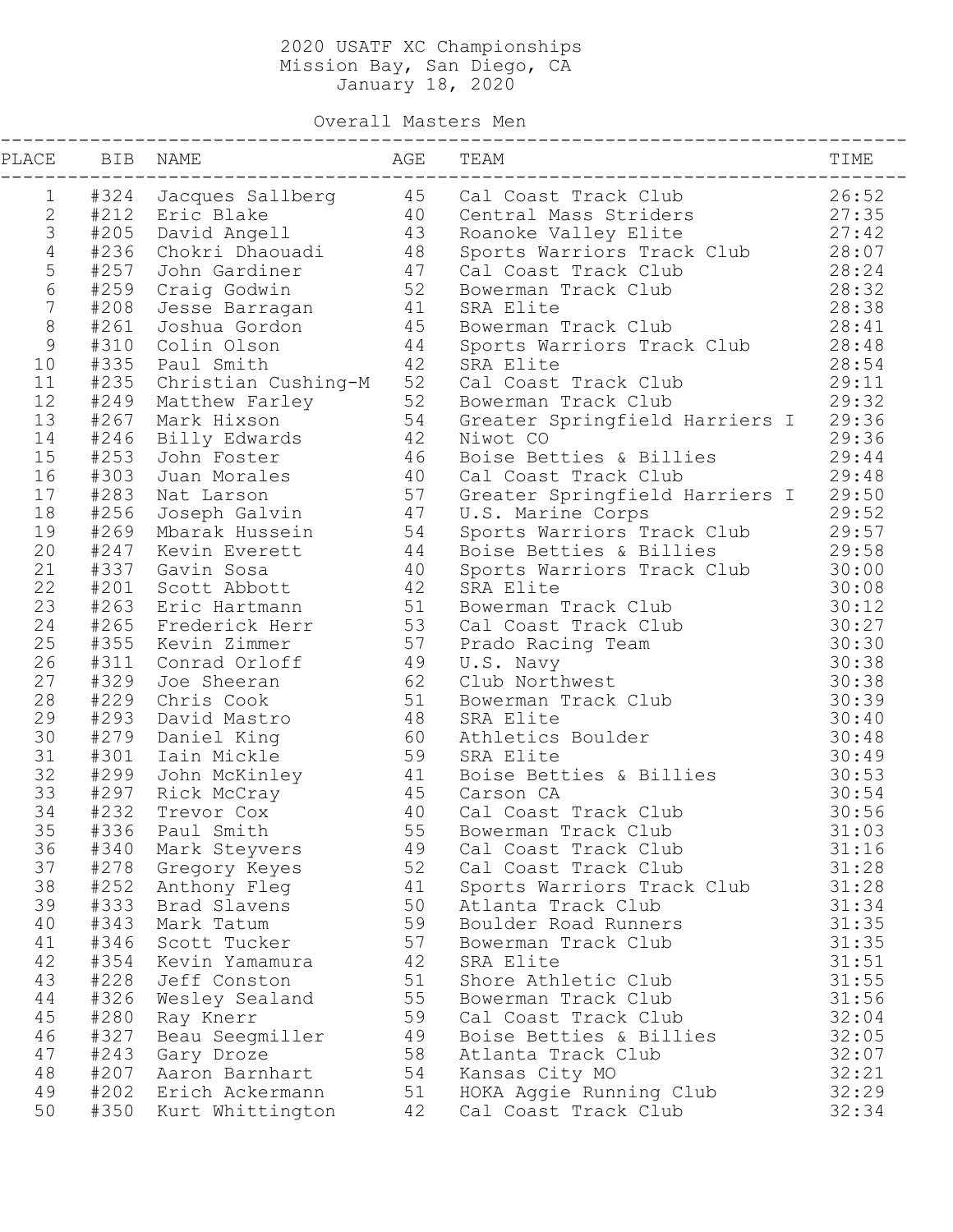Overall Masters Men

| PLACE |      | BIB NAME                                                                                                             | AGE<br>------------- | TEAM                                                                                                                                                                                                                                                                       | TIME  |
|-------|------|----------------------------------------------------------------------------------------------------------------------|----------------------|----------------------------------------------------------------------------------------------------------------------------------------------------------------------------------------------------------------------------------------------------------------------------|-------|
|       |      | 51 #309 David Olds                                                                                                   |                      | Cal Coast Track Club                                                                                                                                                                                                                                                       | 32:34 |
| 52    |      |                                                                                                                      |                      |                                                                                                                                                                                                                                                                            | 32:41 |
| 53    |      |                                                                                                                      |                      | Cal Coast Track Club<br>Cal Coast Track Club<br>Sports Warriors Track Club<br>Bowerman Track Club                                                                                                                                                                          | 32:48 |
| 54    |      |                                                                                                                      |                      |                                                                                                                                                                                                                                                                            | 32:50 |
| 55    |      |                                                                                                                      |                      | Boulder Road Runners<br>4238 Dan Spale<br>4238 Michael Lebold<br>4218 Bob Brisco<br>4218 Bob Brisco<br>4347 Anthony Uzwiak<br>4325 Thomas Schumann<br>4221 Nicholas Buchan<br>4221 Nicholas Buchan<br>4248 Michael Fadling<br>4248 Michael Fadling<br>4248 Jeffrey McCormi | 32:50 |
| 56    |      |                                                                                                                      |                      |                                                                                                                                                                                                                                                                            | 32:56 |
| 57    |      |                                                                                                                      |                      | Cal Coast Track Club                                                                                                                                                                                                                                                       | 32:59 |
| 58    |      |                                                                                                                      |                      |                                                                                                                                                                                                                                                                            | 33:01 |
| 59    |      |                                                                                                                      |                      | Cal Coast Track Club                                                                                                                                                                                                                                                       | 33:04 |
| 60    |      |                                                                                                                      |                      |                                                                                                                                                                                                                                                                            | 33:06 |
| 61    |      |                                                                                                                      |                      |                                                                                                                                                                                                                                                                            | 33:10 |
| 62    |      |                                                                                                                      |                      |                                                                                                                                                                                                                                                                            | 33:10 |
| 63    |      |                                                                                                                      |                      |                                                                                                                                                                                                                                                                            | 33:14 |
| 64    |      |                                                                                                                      |                      |                                                                                                                                                                                                                                                                            | 33:20 |
| 65    |      |                                                                                                                      |                      |                                                                                                                                                                                                                                                                            | 33:23 |
| 66    |      | #215 Jonn Blue<br>#264 Jeff Haushalter 52<br>#220 Rick Bruess 60                                                     |                      | Atlanta Track Club                                                                                                                                                                                                                                                         | 33:35 |
| 67    |      |                                                                                                                      |                      | Athletics Boulder                                                                                                                                                                                                                                                          | 34:08 |
| 68    |      | #220 Rick Bruess ou<br>#216 John Borthwick 55<br>#290 Jay Littlepage 60<br>#348 Kelly Wahl 56<br>#213 Gary Blanco 52 |                      | Kansas City Smoke                                                                                                                                                                                                                                                          | 34:17 |
| 69    |      |                                                                                                                      |                      | Boulder Road Runners                                                                                                                                                                                                                                                       | 34:21 |
| 70    |      |                                                                                                                      |                      | Badgerland StridersInc                                                                                                                                                                                                                                                     | 34:29 |
| 71    |      | #213 Gary Blanco<br>#274 Chad Johnson 44<br>#291 Vincent Lowder 53<br>#291 Vincent Lowder 53                         |                      | SRA Elite                                                                                                                                                                                                                                                                  | 34:39 |
| 72    |      |                                                                                                                      |                      | Cal Coast Track Club                                                                                                                                                                                                                                                       | 34:46 |
| 73    |      |                                                                                                                      |                      | Cal Coast Track Club                                                                                                                                                                                                                                                       | 34:49 |
| 74    |      |                                                                                                                      |                      | Atlanta Track Club                                                                                                                                                                                                                                                         | 34:51 |
| 75    |      | #300 Guillermo Medrano 45                                                                                            |                      | Azusa CA                                                                                                                                                                                                                                                                   | 34:53 |
| 76    | #323 | Jeff Ruland                                                                                                          | 60                   | Jamul Toads                                                                                                                                                                                                                                                                | 35:04 |
| 77    |      | #230 Kevin Cooper                                                                                                    | 60                   | Athletics Boulder                                                                                                                                                                                                                                                          | 35:10 |
| 78    |      | #239 Kevin Dollard                                                                                                   | 64                   | Shore Athletic Club                                                                                                                                                                                                                                                        | 35:11 |
| 79    |      | #224 Kevin Carr                                                                                                      | 53                   | Cal Coast Track Club                                                                                                                                                                                                                                                       | 35:15 |
| 80    |      |                                                                                                                      |                      | #321 Tomas Rodriguez<br>#270 Kirk Jackson 42 Boise Betties & Billies<br>#294 Richard Mayne 55 Altadena CA<br>#214 John Blaser 62 Kansas City Smoke<br>#210 Michael Bergh 46 Boise Betties & Billies<br>#206 John Araujo 61 Cal Coast Track Cl                              | 35:19 |
| 81    |      |                                                                                                                      |                      | Boise Betties & Billies                                                                                                                                                                                                                                                    | 35:23 |
| 82    |      |                                                                                                                      |                      |                                                                                                                                                                                                                                                                            | 35:24 |
| 83    |      |                                                                                                                      |                      |                                                                                                                                                                                                                                                                            | 35:30 |
| 84    |      |                                                                                                                      |                      |                                                                                                                                                                                                                                                                            | 35:34 |
| 85    |      |                                                                                                                      |                      | #206 John Araujo 61 Cal Coast Track Club                                                                                                                                                                                                                                   | 35:36 |
| 86    | #318 | William Rice                                                                                                         | 45                   | Wolfpack Running Club                                                                                                                                                                                                                                                      | 35:37 |
| 87    | #277 | Dru Kepple                                                                                                           | 45                   | Boise Betties & Billies                                                                                                                                                                                                                                                    | 35:45 |
| 88    | #314 | Jack Pottle                                                                                                          | 65                   | Boulder Road Runners                                                                                                                                                                                                                                                       | 35:50 |
| 89    | #287 | Harold Leddy                                                                                                         | 64                   | Shore Athletic Club                                                                                                                                                                                                                                                        | 35:50 |
| 90    | #306 | Evodio Neri                                                                                                          | 48                   | Cal Coast Track Club                                                                                                                                                                                                                                                       | 36:01 |
| 91    | #272 | Ignacio Jimenez                                                                                                      | 70                   | Santa Barbara CA                                                                                                                                                                                                                                                           | 36:04 |
| 92    | #353 | Michael Woodward                                                                                                     | 53                   | SRA Elite                                                                                                                                                                                                                                                                  | 36:08 |
| 93    | #238 | Todd Dinkelman                                                                                                       | 44                   | Boise Betties & Billies                                                                                                                                                                                                                                                    | 36:12 |
| 94    | #304 | John Moss                                                                                                            | 51                   | Cal Coast Track Club                                                                                                                                                                                                                                                       | 36:34 |
| 95    | #289 | Scott Linnell                                                                                                        | 63                   | Shore Athletic Club                                                                                                                                                                                                                                                        | 36:47 |
| 96    | #319 | Manuel Rivera                                                                                                        | 64                   | Potomac Valley Track Club                                                                                                                                                                                                                                                  | 37:00 |
| 97    | #245 | David Dunbar                                                                                                         | 70                   | La Jolla CA                                                                                                                                                                                                                                                                | 37:07 |
| 98    | #322 | Joshua Romine                                                                                                        | 42                   | Boise Betties & Billies                                                                                                                                                                                                                                                    | 37:34 |
| 99    | #204 | William Amor                                                                                                         | 60                   | Cal Coast Track Club                                                                                                                                                                                                                                                       | 37:46 |
| 100   | #219 | Mark Brlej                                                                                                           | 61                   | San Diego Track Club                                                                                                                                                                                                                                                       | 38:05 |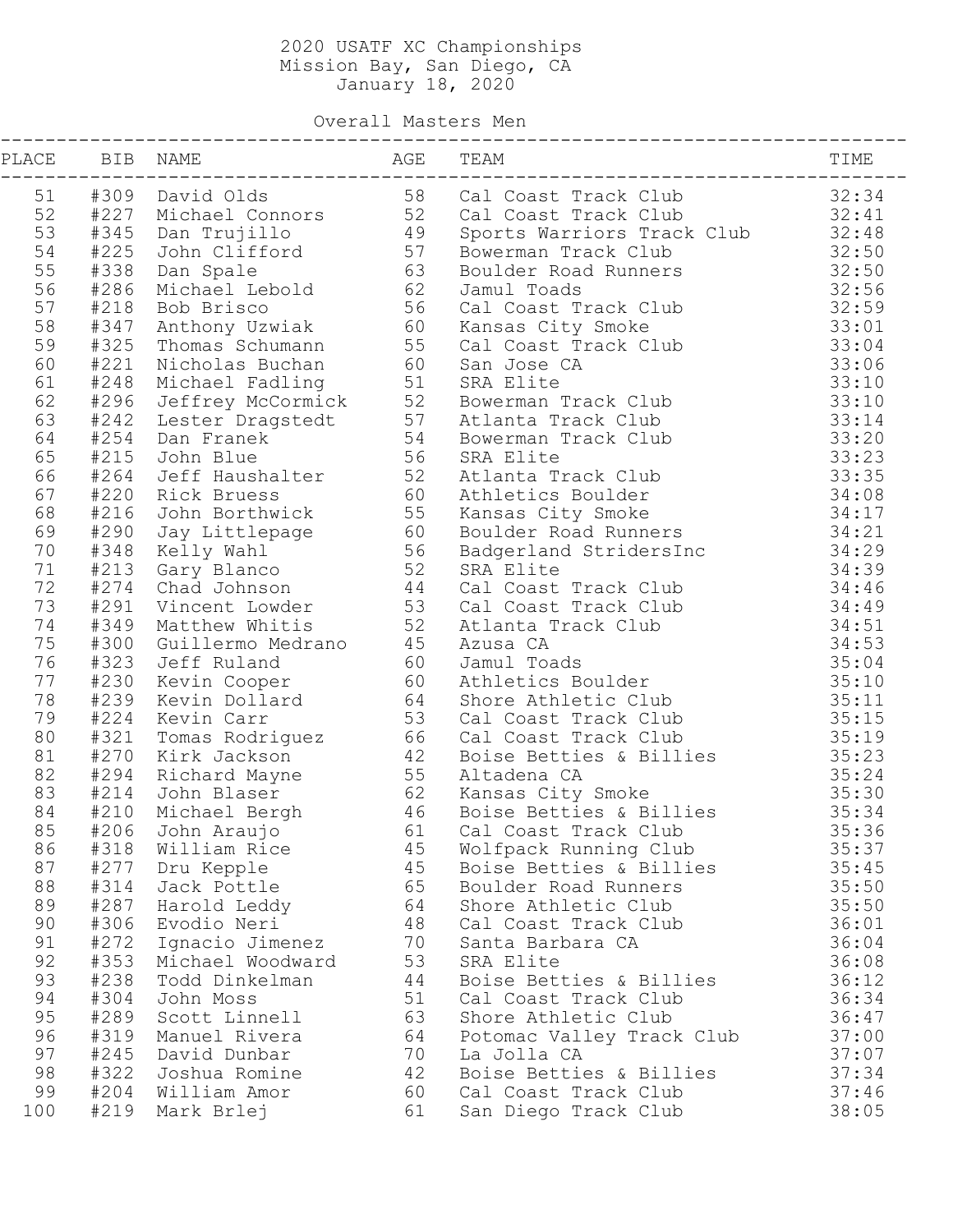Overall Masters Men

| AGE<br>PLACE<br>BIB NAME<br>TEAM<br>TIME<br>71 Boulder Road Runners<br>38:19<br>101 #276 Richard Katz<br>64<br>102<br>#331 Les Shibata<br>38:56<br>San Diego Track Club<br>#266 John Hirschberger 68<br>103<br>39:06<br>Tamalpa Runners Inc.<br>#285<br>71<br>39:24<br>104<br>Atlanta Track Club<br>Jerry Learned<br>105<br>#244<br>74<br>39:27<br>Jeffrey Dumas<br>Boulder Road Runners<br>106<br>#223 Rick Bushore<br>67<br>39:38<br>San Diego Track Club<br>107<br>#332<br>58<br>39:39<br>Matthew Simpson<br>Cal Coast Track Club<br>108<br>#260<br>75<br>39:45<br>Len Goldman<br>Tamalpa Runners Inc.<br>109<br>#305<br>66<br>40:17<br>Jack Nash<br>San Diego Track Club<br>#209 Paul Baumhoefner<br>67<br>110<br>40:21<br>San Diego Track Club<br>111<br>#203<br>63<br>40:33<br>Thomas Albright<br>Cal Coast Track Club<br>112<br>#292<br>75<br>40:36<br>Gordon Lutes<br>San Diego Striders<br>113<br>#258<br>73<br>40:37<br>Dave Glass<br>Atlanta Track Club<br>#226<br>61<br>114<br>40:39<br>Eric Clifton<br>Winchester CA<br>115<br>#352<br>63<br>41:10<br>Dennis Wilson<br>Jamul Toads<br>72<br>116<br>#342<br>41:30<br>William Sumner<br>Cal Coast Track Club<br>72<br>#240<br>117<br>41:57<br>Dave Dooley<br>Boulder Road Runners<br>118<br>#317<br>70<br>41:58<br>James Reynolds<br>Boulder Road Runners<br>#313<br>73<br>119<br>42:04<br>Gary Ostwald<br>Denver CO<br>120<br>#344<br>60<br>42:41<br>Daniel Trone<br>San Diego Track Club<br>121<br>#237<br>70<br>43:22<br>Daniel Diehr<br>San Diego Striders<br>122<br>#298<br>43:30<br>61<br>Kansas City Smoke<br>Randy McDermott<br>71<br>123<br>#241<br>43:40<br>Steve Doyle<br>San Diego Striders<br>124<br>#255<br>75<br>44:16<br>Jan Frisby<br>Boulder Road Runners<br>125<br>#284<br>67<br>44:22<br>Robb Latimer<br>San Diego Track Club<br>126<br>#251<br>70<br>44:42<br>James Flanigan<br>Tamalpa Runners Inc.<br>127<br>#302<br>67<br>45:30<br>San Diego Track Club<br>William Molesworth<br>128<br>#307<br>60<br>46:58<br>Arturo Nogueron<br>Mt Charleston NV<br>129<br>#234<br>60<br>47:06<br>Jamul Toads<br>Brent Cushenbery<br>130<br>#273 Andy Jirak<br>60<br>47:08<br>San Diego Track Club<br>131<br>#320 Carl Robinson<br>64<br>47:55<br>San Diego Track Club<br>% = 2008<br>#308 Przemyslaw Nowicki = 75<br>#231 Roland Cormier = 80<br>#339 Peter Stern = 75<br>132<br>48:40<br>Shore Athletic Club<br>80<br>133<br>#231 Roland Cormier<br>48:42<br>Shore Athletic Club<br>134<br>49:10<br>San Diego Track Club<br>135<br>#315 Roger Price<br>70<br>Shore Athletic Club<br>49:33<br>136<br>#271<br>77<br>55:32<br>Jeffery Jacobs<br>San Diego Track Club<br>137<br>#330<br>80<br>Atlanta Track Club<br>56:46<br>Andrew Sherwood<br>138<br>#351<br>84<br>1:01:26<br>Richard Williams<br>San Diego Striders<br>139<br>85<br>#312<br>1:05:44<br>San Diego Striders<br>Warren Osborn<br>#281<br>140<br>81<br>1:05:45<br>James Kurtz<br>San Diego Striders<br>#288<br>141<br>91<br>Santa Monica Track Club<br>1:20:04<br>Gunnar Linde |  |  |  |
|------------------------------------------------------------------------------------------------------------------------------------------------------------------------------------------------------------------------------------------------------------------------------------------------------------------------------------------------------------------------------------------------------------------------------------------------------------------------------------------------------------------------------------------------------------------------------------------------------------------------------------------------------------------------------------------------------------------------------------------------------------------------------------------------------------------------------------------------------------------------------------------------------------------------------------------------------------------------------------------------------------------------------------------------------------------------------------------------------------------------------------------------------------------------------------------------------------------------------------------------------------------------------------------------------------------------------------------------------------------------------------------------------------------------------------------------------------------------------------------------------------------------------------------------------------------------------------------------------------------------------------------------------------------------------------------------------------------------------------------------------------------------------------------------------------------------------------------------------------------------------------------------------------------------------------------------------------------------------------------------------------------------------------------------------------------------------------------------------------------------------------------------------------------------------------------------------------------------------------------------------------------------------------------------------------------------------------------------------------------------------------------------------------------------------------------------------------------------------------------------------------------------------------------------------------------------------------------------------------------------------------------------------------------------------------------------------------------------------------------------------------------------------------------------------------------------------------------------------------------------------------------------------------------------------------------------------------------------------------------------------------------|--|--|--|
|                                                                                                                                                                                                                                                                                                                                                                                                                                                                                                                                                                                                                                                                                                                                                                                                                                                                                                                                                                                                                                                                                                                                                                                                                                                                                                                                                                                                                                                                                                                                                                                                                                                                                                                                                                                                                                                                                                                                                                                                                                                                                                                                                                                                                                                                                                                                                                                                                                                                                                                                                                                                                                                                                                                                                                                                                                                                                                                                                                                                                  |  |  |  |
|                                                                                                                                                                                                                                                                                                                                                                                                                                                                                                                                                                                                                                                                                                                                                                                                                                                                                                                                                                                                                                                                                                                                                                                                                                                                                                                                                                                                                                                                                                                                                                                                                                                                                                                                                                                                                                                                                                                                                                                                                                                                                                                                                                                                                                                                                                                                                                                                                                                                                                                                                                                                                                                                                                                                                                                                                                                                                                                                                                                                                  |  |  |  |
|                                                                                                                                                                                                                                                                                                                                                                                                                                                                                                                                                                                                                                                                                                                                                                                                                                                                                                                                                                                                                                                                                                                                                                                                                                                                                                                                                                                                                                                                                                                                                                                                                                                                                                                                                                                                                                                                                                                                                                                                                                                                                                                                                                                                                                                                                                                                                                                                                                                                                                                                                                                                                                                                                                                                                                                                                                                                                                                                                                                                                  |  |  |  |
|                                                                                                                                                                                                                                                                                                                                                                                                                                                                                                                                                                                                                                                                                                                                                                                                                                                                                                                                                                                                                                                                                                                                                                                                                                                                                                                                                                                                                                                                                                                                                                                                                                                                                                                                                                                                                                                                                                                                                                                                                                                                                                                                                                                                                                                                                                                                                                                                                                                                                                                                                                                                                                                                                                                                                                                                                                                                                                                                                                                                                  |  |  |  |
|                                                                                                                                                                                                                                                                                                                                                                                                                                                                                                                                                                                                                                                                                                                                                                                                                                                                                                                                                                                                                                                                                                                                                                                                                                                                                                                                                                                                                                                                                                                                                                                                                                                                                                                                                                                                                                                                                                                                                                                                                                                                                                                                                                                                                                                                                                                                                                                                                                                                                                                                                                                                                                                                                                                                                                                                                                                                                                                                                                                                                  |  |  |  |
|                                                                                                                                                                                                                                                                                                                                                                                                                                                                                                                                                                                                                                                                                                                                                                                                                                                                                                                                                                                                                                                                                                                                                                                                                                                                                                                                                                                                                                                                                                                                                                                                                                                                                                                                                                                                                                                                                                                                                                                                                                                                                                                                                                                                                                                                                                                                                                                                                                                                                                                                                                                                                                                                                                                                                                                                                                                                                                                                                                                                                  |  |  |  |
|                                                                                                                                                                                                                                                                                                                                                                                                                                                                                                                                                                                                                                                                                                                                                                                                                                                                                                                                                                                                                                                                                                                                                                                                                                                                                                                                                                                                                                                                                                                                                                                                                                                                                                                                                                                                                                                                                                                                                                                                                                                                                                                                                                                                                                                                                                                                                                                                                                                                                                                                                                                                                                                                                                                                                                                                                                                                                                                                                                                                                  |  |  |  |
|                                                                                                                                                                                                                                                                                                                                                                                                                                                                                                                                                                                                                                                                                                                                                                                                                                                                                                                                                                                                                                                                                                                                                                                                                                                                                                                                                                                                                                                                                                                                                                                                                                                                                                                                                                                                                                                                                                                                                                                                                                                                                                                                                                                                                                                                                                                                                                                                                                                                                                                                                                                                                                                                                                                                                                                                                                                                                                                                                                                                                  |  |  |  |
|                                                                                                                                                                                                                                                                                                                                                                                                                                                                                                                                                                                                                                                                                                                                                                                                                                                                                                                                                                                                                                                                                                                                                                                                                                                                                                                                                                                                                                                                                                                                                                                                                                                                                                                                                                                                                                                                                                                                                                                                                                                                                                                                                                                                                                                                                                                                                                                                                                                                                                                                                                                                                                                                                                                                                                                                                                                                                                                                                                                                                  |  |  |  |
|                                                                                                                                                                                                                                                                                                                                                                                                                                                                                                                                                                                                                                                                                                                                                                                                                                                                                                                                                                                                                                                                                                                                                                                                                                                                                                                                                                                                                                                                                                                                                                                                                                                                                                                                                                                                                                                                                                                                                                                                                                                                                                                                                                                                                                                                                                                                                                                                                                                                                                                                                                                                                                                                                                                                                                                                                                                                                                                                                                                                                  |  |  |  |
|                                                                                                                                                                                                                                                                                                                                                                                                                                                                                                                                                                                                                                                                                                                                                                                                                                                                                                                                                                                                                                                                                                                                                                                                                                                                                                                                                                                                                                                                                                                                                                                                                                                                                                                                                                                                                                                                                                                                                                                                                                                                                                                                                                                                                                                                                                                                                                                                                                                                                                                                                                                                                                                                                                                                                                                                                                                                                                                                                                                                                  |  |  |  |
|                                                                                                                                                                                                                                                                                                                                                                                                                                                                                                                                                                                                                                                                                                                                                                                                                                                                                                                                                                                                                                                                                                                                                                                                                                                                                                                                                                                                                                                                                                                                                                                                                                                                                                                                                                                                                                                                                                                                                                                                                                                                                                                                                                                                                                                                                                                                                                                                                                                                                                                                                                                                                                                                                                                                                                                                                                                                                                                                                                                                                  |  |  |  |
|                                                                                                                                                                                                                                                                                                                                                                                                                                                                                                                                                                                                                                                                                                                                                                                                                                                                                                                                                                                                                                                                                                                                                                                                                                                                                                                                                                                                                                                                                                                                                                                                                                                                                                                                                                                                                                                                                                                                                                                                                                                                                                                                                                                                                                                                                                                                                                                                                                                                                                                                                                                                                                                                                                                                                                                                                                                                                                                                                                                                                  |  |  |  |
|                                                                                                                                                                                                                                                                                                                                                                                                                                                                                                                                                                                                                                                                                                                                                                                                                                                                                                                                                                                                                                                                                                                                                                                                                                                                                                                                                                                                                                                                                                                                                                                                                                                                                                                                                                                                                                                                                                                                                                                                                                                                                                                                                                                                                                                                                                                                                                                                                                                                                                                                                                                                                                                                                                                                                                                                                                                                                                                                                                                                                  |  |  |  |
|                                                                                                                                                                                                                                                                                                                                                                                                                                                                                                                                                                                                                                                                                                                                                                                                                                                                                                                                                                                                                                                                                                                                                                                                                                                                                                                                                                                                                                                                                                                                                                                                                                                                                                                                                                                                                                                                                                                                                                                                                                                                                                                                                                                                                                                                                                                                                                                                                                                                                                                                                                                                                                                                                                                                                                                                                                                                                                                                                                                                                  |  |  |  |
|                                                                                                                                                                                                                                                                                                                                                                                                                                                                                                                                                                                                                                                                                                                                                                                                                                                                                                                                                                                                                                                                                                                                                                                                                                                                                                                                                                                                                                                                                                                                                                                                                                                                                                                                                                                                                                                                                                                                                                                                                                                                                                                                                                                                                                                                                                                                                                                                                                                                                                                                                                                                                                                                                                                                                                                                                                                                                                                                                                                                                  |  |  |  |
|                                                                                                                                                                                                                                                                                                                                                                                                                                                                                                                                                                                                                                                                                                                                                                                                                                                                                                                                                                                                                                                                                                                                                                                                                                                                                                                                                                                                                                                                                                                                                                                                                                                                                                                                                                                                                                                                                                                                                                                                                                                                                                                                                                                                                                                                                                                                                                                                                                                                                                                                                                                                                                                                                                                                                                                                                                                                                                                                                                                                                  |  |  |  |
|                                                                                                                                                                                                                                                                                                                                                                                                                                                                                                                                                                                                                                                                                                                                                                                                                                                                                                                                                                                                                                                                                                                                                                                                                                                                                                                                                                                                                                                                                                                                                                                                                                                                                                                                                                                                                                                                                                                                                                                                                                                                                                                                                                                                                                                                                                                                                                                                                                                                                                                                                                                                                                                                                                                                                                                                                                                                                                                                                                                                                  |  |  |  |
|                                                                                                                                                                                                                                                                                                                                                                                                                                                                                                                                                                                                                                                                                                                                                                                                                                                                                                                                                                                                                                                                                                                                                                                                                                                                                                                                                                                                                                                                                                                                                                                                                                                                                                                                                                                                                                                                                                                                                                                                                                                                                                                                                                                                                                                                                                                                                                                                                                                                                                                                                                                                                                                                                                                                                                                                                                                                                                                                                                                                                  |  |  |  |
|                                                                                                                                                                                                                                                                                                                                                                                                                                                                                                                                                                                                                                                                                                                                                                                                                                                                                                                                                                                                                                                                                                                                                                                                                                                                                                                                                                                                                                                                                                                                                                                                                                                                                                                                                                                                                                                                                                                                                                                                                                                                                                                                                                                                                                                                                                                                                                                                                                                                                                                                                                                                                                                                                                                                                                                                                                                                                                                                                                                                                  |  |  |  |
|                                                                                                                                                                                                                                                                                                                                                                                                                                                                                                                                                                                                                                                                                                                                                                                                                                                                                                                                                                                                                                                                                                                                                                                                                                                                                                                                                                                                                                                                                                                                                                                                                                                                                                                                                                                                                                                                                                                                                                                                                                                                                                                                                                                                                                                                                                                                                                                                                                                                                                                                                                                                                                                                                                                                                                                                                                                                                                                                                                                                                  |  |  |  |
|                                                                                                                                                                                                                                                                                                                                                                                                                                                                                                                                                                                                                                                                                                                                                                                                                                                                                                                                                                                                                                                                                                                                                                                                                                                                                                                                                                                                                                                                                                                                                                                                                                                                                                                                                                                                                                                                                                                                                                                                                                                                                                                                                                                                                                                                                                                                                                                                                                                                                                                                                                                                                                                                                                                                                                                                                                                                                                                                                                                                                  |  |  |  |
|                                                                                                                                                                                                                                                                                                                                                                                                                                                                                                                                                                                                                                                                                                                                                                                                                                                                                                                                                                                                                                                                                                                                                                                                                                                                                                                                                                                                                                                                                                                                                                                                                                                                                                                                                                                                                                                                                                                                                                                                                                                                                                                                                                                                                                                                                                                                                                                                                                                                                                                                                                                                                                                                                                                                                                                                                                                                                                                                                                                                                  |  |  |  |
|                                                                                                                                                                                                                                                                                                                                                                                                                                                                                                                                                                                                                                                                                                                                                                                                                                                                                                                                                                                                                                                                                                                                                                                                                                                                                                                                                                                                                                                                                                                                                                                                                                                                                                                                                                                                                                                                                                                                                                                                                                                                                                                                                                                                                                                                                                                                                                                                                                                                                                                                                                                                                                                                                                                                                                                                                                                                                                                                                                                                                  |  |  |  |
|                                                                                                                                                                                                                                                                                                                                                                                                                                                                                                                                                                                                                                                                                                                                                                                                                                                                                                                                                                                                                                                                                                                                                                                                                                                                                                                                                                                                                                                                                                                                                                                                                                                                                                                                                                                                                                                                                                                                                                                                                                                                                                                                                                                                                                                                                                                                                                                                                                                                                                                                                                                                                                                                                                                                                                                                                                                                                                                                                                                                                  |  |  |  |
|                                                                                                                                                                                                                                                                                                                                                                                                                                                                                                                                                                                                                                                                                                                                                                                                                                                                                                                                                                                                                                                                                                                                                                                                                                                                                                                                                                                                                                                                                                                                                                                                                                                                                                                                                                                                                                                                                                                                                                                                                                                                                                                                                                                                                                                                                                                                                                                                                                                                                                                                                                                                                                                                                                                                                                                                                                                                                                                                                                                                                  |  |  |  |
|                                                                                                                                                                                                                                                                                                                                                                                                                                                                                                                                                                                                                                                                                                                                                                                                                                                                                                                                                                                                                                                                                                                                                                                                                                                                                                                                                                                                                                                                                                                                                                                                                                                                                                                                                                                                                                                                                                                                                                                                                                                                                                                                                                                                                                                                                                                                                                                                                                                                                                                                                                                                                                                                                                                                                                                                                                                                                                                                                                                                                  |  |  |  |
|                                                                                                                                                                                                                                                                                                                                                                                                                                                                                                                                                                                                                                                                                                                                                                                                                                                                                                                                                                                                                                                                                                                                                                                                                                                                                                                                                                                                                                                                                                                                                                                                                                                                                                                                                                                                                                                                                                                                                                                                                                                                                                                                                                                                                                                                                                                                                                                                                                                                                                                                                                                                                                                                                                                                                                                                                                                                                                                                                                                                                  |  |  |  |
|                                                                                                                                                                                                                                                                                                                                                                                                                                                                                                                                                                                                                                                                                                                                                                                                                                                                                                                                                                                                                                                                                                                                                                                                                                                                                                                                                                                                                                                                                                                                                                                                                                                                                                                                                                                                                                                                                                                                                                                                                                                                                                                                                                                                                                                                                                                                                                                                                                                                                                                                                                                                                                                                                                                                                                                                                                                                                                                                                                                                                  |  |  |  |
|                                                                                                                                                                                                                                                                                                                                                                                                                                                                                                                                                                                                                                                                                                                                                                                                                                                                                                                                                                                                                                                                                                                                                                                                                                                                                                                                                                                                                                                                                                                                                                                                                                                                                                                                                                                                                                                                                                                                                                                                                                                                                                                                                                                                                                                                                                                                                                                                                                                                                                                                                                                                                                                                                                                                                                                                                                                                                                                                                                                                                  |  |  |  |
|                                                                                                                                                                                                                                                                                                                                                                                                                                                                                                                                                                                                                                                                                                                                                                                                                                                                                                                                                                                                                                                                                                                                                                                                                                                                                                                                                                                                                                                                                                                                                                                                                                                                                                                                                                                                                                                                                                                                                                                                                                                                                                                                                                                                                                                                                                                                                                                                                                                                                                                                                                                                                                                                                                                                                                                                                                                                                                                                                                                                                  |  |  |  |
|                                                                                                                                                                                                                                                                                                                                                                                                                                                                                                                                                                                                                                                                                                                                                                                                                                                                                                                                                                                                                                                                                                                                                                                                                                                                                                                                                                                                                                                                                                                                                                                                                                                                                                                                                                                                                                                                                                                                                                                                                                                                                                                                                                                                                                                                                                                                                                                                                                                                                                                                                                                                                                                                                                                                                                                                                                                                                                                                                                                                                  |  |  |  |
|                                                                                                                                                                                                                                                                                                                                                                                                                                                                                                                                                                                                                                                                                                                                                                                                                                                                                                                                                                                                                                                                                                                                                                                                                                                                                                                                                                                                                                                                                                                                                                                                                                                                                                                                                                                                                                                                                                                                                                                                                                                                                                                                                                                                                                                                                                                                                                                                                                                                                                                                                                                                                                                                                                                                                                                                                                                                                                                                                                                                                  |  |  |  |
|                                                                                                                                                                                                                                                                                                                                                                                                                                                                                                                                                                                                                                                                                                                                                                                                                                                                                                                                                                                                                                                                                                                                                                                                                                                                                                                                                                                                                                                                                                                                                                                                                                                                                                                                                                                                                                                                                                                                                                                                                                                                                                                                                                                                                                                                                                                                                                                                                                                                                                                                                                                                                                                                                                                                                                                                                                                                                                                                                                                                                  |  |  |  |
|                                                                                                                                                                                                                                                                                                                                                                                                                                                                                                                                                                                                                                                                                                                                                                                                                                                                                                                                                                                                                                                                                                                                                                                                                                                                                                                                                                                                                                                                                                                                                                                                                                                                                                                                                                                                                                                                                                                                                                                                                                                                                                                                                                                                                                                                                                                                                                                                                                                                                                                                                                                                                                                                                                                                                                                                                                                                                                                                                                                                                  |  |  |  |
|                                                                                                                                                                                                                                                                                                                                                                                                                                                                                                                                                                                                                                                                                                                                                                                                                                                                                                                                                                                                                                                                                                                                                                                                                                                                                                                                                                                                                                                                                                                                                                                                                                                                                                                                                                                                                                                                                                                                                                                                                                                                                                                                                                                                                                                                                                                                                                                                                                                                                                                                                                                                                                                                                                                                                                                                                                                                                                                                                                                                                  |  |  |  |
|                                                                                                                                                                                                                                                                                                                                                                                                                                                                                                                                                                                                                                                                                                                                                                                                                                                                                                                                                                                                                                                                                                                                                                                                                                                                                                                                                                                                                                                                                                                                                                                                                                                                                                                                                                                                                                                                                                                                                                                                                                                                                                                                                                                                                                                                                                                                                                                                                                                                                                                                                                                                                                                                                                                                                                                                                                                                                                                                                                                                                  |  |  |  |
|                                                                                                                                                                                                                                                                                                                                                                                                                                                                                                                                                                                                                                                                                                                                                                                                                                                                                                                                                                                                                                                                                                                                                                                                                                                                                                                                                                                                                                                                                                                                                                                                                                                                                                                                                                                                                                                                                                                                                                                                                                                                                                                                                                                                                                                                                                                                                                                                                                                                                                                                                                                                                                                                                                                                                                                                                                                                                                                                                                                                                  |  |  |  |
|                                                                                                                                                                                                                                                                                                                                                                                                                                                                                                                                                                                                                                                                                                                                                                                                                                                                                                                                                                                                                                                                                                                                                                                                                                                                                                                                                                                                                                                                                                                                                                                                                                                                                                                                                                                                                                                                                                                                                                                                                                                                                                                                                                                                                                                                                                                                                                                                                                                                                                                                                                                                                                                                                                                                                                                                                                                                                                                                                                                                                  |  |  |  |
|                                                                                                                                                                                                                                                                                                                                                                                                                                                                                                                                                                                                                                                                                                                                                                                                                                                                                                                                                                                                                                                                                                                                                                                                                                                                                                                                                                                                                                                                                                                                                                                                                                                                                                                                                                                                                                                                                                                                                                                                                                                                                                                                                                                                                                                                                                                                                                                                                                                                                                                                                                                                                                                                                                                                                                                                                                                                                                                                                                                                                  |  |  |  |
|                                                                                                                                                                                                                                                                                                                                                                                                                                                                                                                                                                                                                                                                                                                                                                                                                                                                                                                                                                                                                                                                                                                                                                                                                                                                                                                                                                                                                                                                                                                                                                                                                                                                                                                                                                                                                                                                                                                                                                                                                                                                                                                                                                                                                                                                                                                                                                                                                                                                                                                                                                                                                                                                                                                                                                                                                                                                                                                                                                                                                  |  |  |  |
|                                                                                                                                                                                                                                                                                                                                                                                                                                                                                                                                                                                                                                                                                                                                                                                                                                                                                                                                                                                                                                                                                                                                                                                                                                                                                                                                                                                                                                                                                                                                                                                                                                                                                                                                                                                                                                                                                                                                                                                                                                                                                                                                                                                                                                                                                                                                                                                                                                                                                                                                                                                                                                                                                                                                                                                                                                                                                                                                                                                                                  |  |  |  |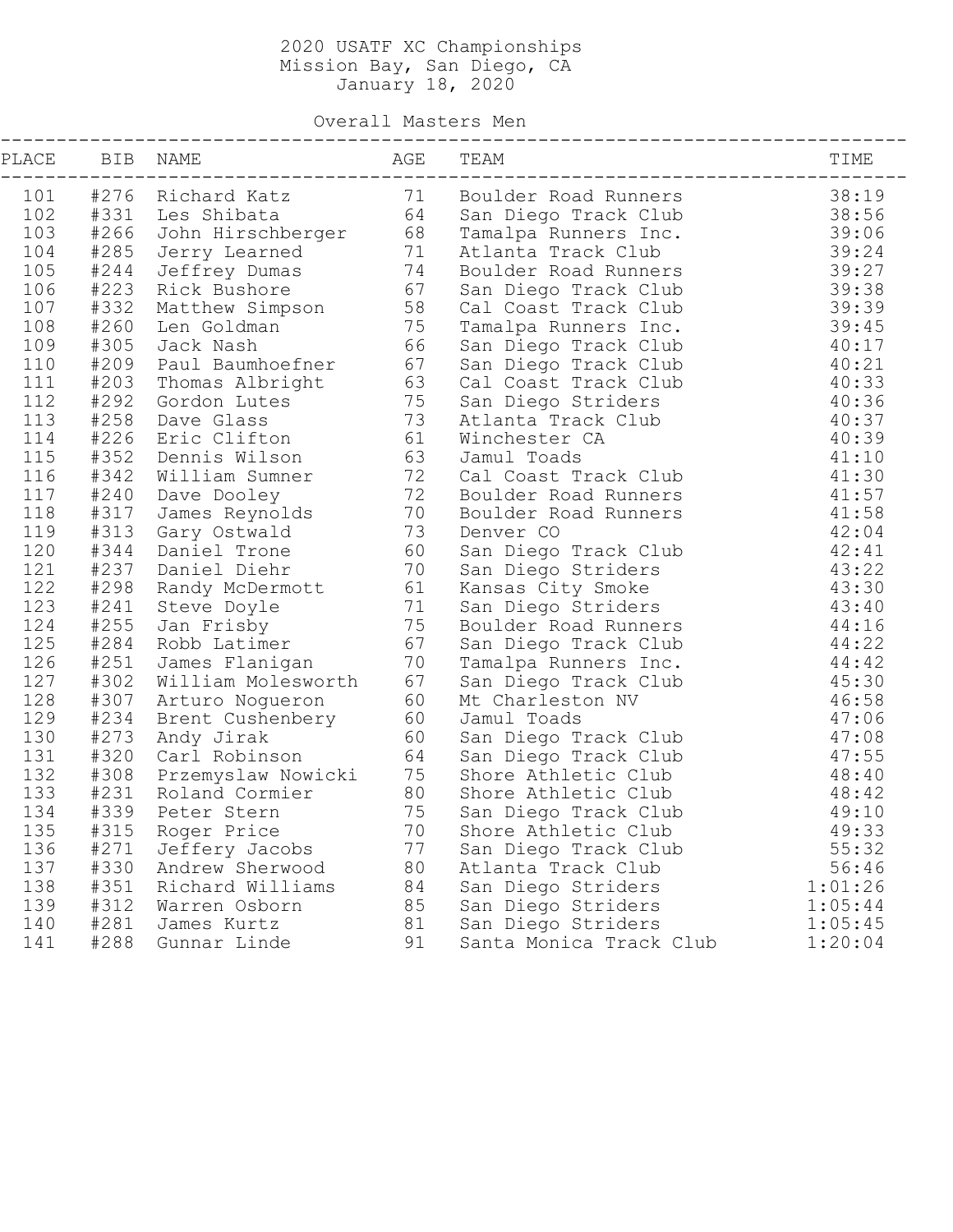Overall Masters Women

| PLACE          |      | BIB NAME                                                                                                                                                                                                                                                  | AGE | TEAM                                                                                                                                                                           | TIME  |
|----------------|------|-----------------------------------------------------------------------------------------------------------------------------------------------------------------------------------------------------------------------------------------------------------|-----|--------------------------------------------------------------------------------------------------------------------------------------------------------------------------------|-------|
| $\mathbf 1$    |      |                                                                                                                                                                                                                                                           |     | #105 Lorilynn Bloomer     47 Bowerman Track Club                                                                                                                               | 24:14 |
| $\mathbf{2}$   |      |                                                                                                                                                                                                                                                           |     |                                                                                                                                                                                | 24:31 |
| $\mathcal{S}$  |      |                                                                                                                                                                                                                                                           |     |                                                                                                                                                                                | 24:33 |
| $\overline{4}$ |      |                                                                                                                                                                                                                                                           |     | The Janes Elite Racing                                                                                                                                                         | 24:39 |
| 5              |      |                                                                                                                                                                                                                                                           |     | #143 Marisa Sutera Stran 56 Pleasant Valley NY<br>#147 Juliet Wahleithner 42 Impala Racing Team<br>#123 Vivien Hyman 40 The Janes Elite Racing<br>#101 Amy Alzina 43 Team Nash | 24:47 |
| $6\,$          |      | #101 Amy Alzına (* 1920)<br>#146 Gwendolen Twist (* 44)<br>#136 Kristen Reyes (* 45)<br>#133 Grace Padilla (* 48)                                                                                                                                         |     | The Janes Elite Racing                                                                                                                                                         | 24:56 |
| $7\phantom{.}$ |      |                                                                                                                                                                                                                                                           |     | San Diego Track Club                                                                                                                                                           | 24:56 |
| $\,8\,$        |      |                                                                                                                                                                                                                                                           |     | The Janes Elite Racing                                                                                                                                                         | 25:01 |
| 9              |      |                                                                                                                                                                                                                                                           |     | San Diego Track Club                                                                                                                                                           | 25:06 |
| 10             |      | #130 Kimberly Mueller 43<br>#108 Jennifer Brown 48<br>#125 T-                                                                                                                                                                                             |     | Team Nash                                                                                                                                                                      | 25:40 |
| 11             |      |                                                                                                                                                                                                                                                           |     | San Diego Track Club                                                                                                                                                           | 26:08 |
| 12             |      |                                                                                                                                                                                                                                                           |     | Impala Racing Team                                                                                                                                                             | 26:09 |
| 13             |      |                                                                                                                                                                                                                                                           |     | The Janes Elite Racing                                                                                                                                                         | 26:46 |
| 14             |      |                                                                                                                                                                                                                                                           |     | Team Nash                                                                                                                                                                      | 26:49 |
| 15             |      |                                                                                                                                                                                                                                                           |     | The Janes Elite Racing                                                                                                                                                         | 27:08 |
| 16             |      |                                                                                                                                                                                                                                                           |     | Impala Racing Team                                                                                                                                                             | 27:16 |
| 17             |      |                                                                                                                                                                                                                                                           |     | Team Nash                                                                                                                                                                      | 27:18 |
| 18             |      |                                                                                                                                                                                                                                                           |     | So Cal Track Club                                                                                                                                                              | 27:19 |
| 19             |      |                                                                                                                                                                                                                                                           |     | San Diego CA                                                                                                                                                                   | 27:20 |
| 20             |      |                                                                                                                                                                                                                                                           |     | Athletics Boulder                                                                                                                                                              | 27:35 |
| 21             |      |                                                                                                                                                                                                                                                           |     | The Janes Elite Racing                                                                                                                                                         | 27:57 |
| 22             |      |                                                                                                                                                                                                                                                           |     | Team Nash                                                                                                                                                                      | 28:07 |
| 23             |      |                                                                                                                                                                                                                                                           |     | Boise Betties & Billies                                                                                                                                                        | 28:12 |
| 24             |      |                                                                                                                                                                                                                                                           |     | San Diego Track Club                                                                                                                                                           | 28:12 |
| 25             |      | #130 Kimberly Mueller<br>#108 Jennifer Brown 48<br>#125 Eva Lozano 40<br>#144 Nancy Thomas 50<br>#113 Tania Fischer 53<br>#128 Ashlee Mayfield 42<br>#126 Mary Lynch 53<br>#131 Alexandra Newman 47<br>#120 Kimberly Hazard 55<br>#116 Rosalva Bonilla 57 |     | Skechers Performance                                                                                                                                                           | 28:26 |
| 26             |      | #135 Jenniffer Patenge<br>#148 Nancy Wilkins-Diehr 58<br>#141 Nancy Simmons 60<br>#104 Mo Bartley 64<br>#119 Hiroko Guarnieri 44<br>#145 Jane Treleven 71                                                                                                 |     | Mesa AZ                                                                                                                                                                        | 29:09 |
| 27             |      |                                                                                                                                                                                                                                                           |     | San Diego CA                                                                                                                                                                   | 29:16 |
| 28             |      |                                                                                                                                                                                                                                                           |     | Impala Racing Team                                                                                                                                                             | 29:20 |
| 29             |      |                                                                                                                                                                                                                                                           |     | Impala Racing Team                                                                                                                                                             | 29:25 |
| 30             |      |                                                                                                                                                                                                                                                           |     | Atlanta Track Club                                                                                                                                                             | 29:28 |
| 31             |      |                                                                                                                                                                                                                                                           |     | Team Red Lizard                                                                                                                                                                | 29:51 |
| 32             |      |                                                                                                                                                                                                                                                           |     | Team Red Lizard                                                                                                                                                                | 29:57 |
| 33             |      |                                                                                                                                                                                                                                                           |     |                                                                                                                                                                                | 30:36 |
| 34             |      |                                                                                                                                                                                                                                                           |     | Team Red Lizard                                                                                                                                                                | 32:16 |
| 35             |      | #119 Hiroko Guarniei<br>#119 Hiroko Guarniei<br>#145 Jane Treleven 71 Team<br>#118 Jeanette Groesz 70 Team Red Liza<br>#124 Vanessa Lordi 42 Livermore CA<br>71 Team Red Liza<br>71 Team Red Liza<br>#111 Suzanne Cordes 60 Impala Racing Team            |     |                                                                                                                                                                                | 32:35 |
| 36             | #122 | Lisa Hermanson                                                                                                                                                                                                                                            | 60  | Badgerland StridersInc                                                                                                                                                         | 33:16 |
| 37             | #137 | Jo Anne Rowland                                                                                                                                                                                                                                           | 71  | Impala Racing Team                                                                                                                                                             | 34:11 |
| 38             | #140 | Deborah Shea                                                                                                                                                                                                                                              | 65  | San Diego Track Club                                                                                                                                                           | 34:54 |
| 39             | #110 | Sara Cohen                                                                                                                                                                                                                                                | 65  | Boulder Road Runners                                                                                                                                                           | 35:23 |
| 40             | #142 | Lori Simpson                                                                                                                                                                                                                                              | 50  | Cal Coast Track Club                                                                                                                                                           | 36:38 |
| 41             | #138 | Blanca Sanchez-Nc                                                                                                                                                                                                                                         | 48  | Los Angeles CA                                                                                                                                                                 | 37:06 |
| 42             | #134 | Karen Papazian                                                                                                                                                                                                                                            | 49  | Santa Monica CA                                                                                                                                                                | 38:01 |
| 43             | #121 | Irene Herman                                                                                                                                                                                                                                              | 70  | Impala Racing Team                                                                                                                                                             | 38:24 |
| 44             | #102 | Nancy Antos                                                                                                                                                                                                                                               | 69  | Boulder Road Runners                                                                                                                                                           | 38:49 |
| 45             | #139 | Judy Schickler                                                                                                                                                                                                                                            | 74  | Florida Track Club/West                                                                                                                                                        | 40:16 |
| 46             | #117 | Lorraine Green                                                                                                                                                                                                                                            | 67  | Boulder Road Runners                                                                                                                                                           | 44:00 |
| 47             | #150 | Nelda Williams                                                                                                                                                                                                                                            | 71  | Impala Racing Team                                                                                                                                                             | 44:41 |
| 48             | #149 | Jane Williams                                                                                                                                                                                                                                             | 72  | San Diego Striders                                                                                                                                                             | 49:13 |
| 49             | #107 | Madeline Bost                                                                                                                                                                                                                                             | 80  | Morris County Striders                                                                                                                                                         | 53:18 |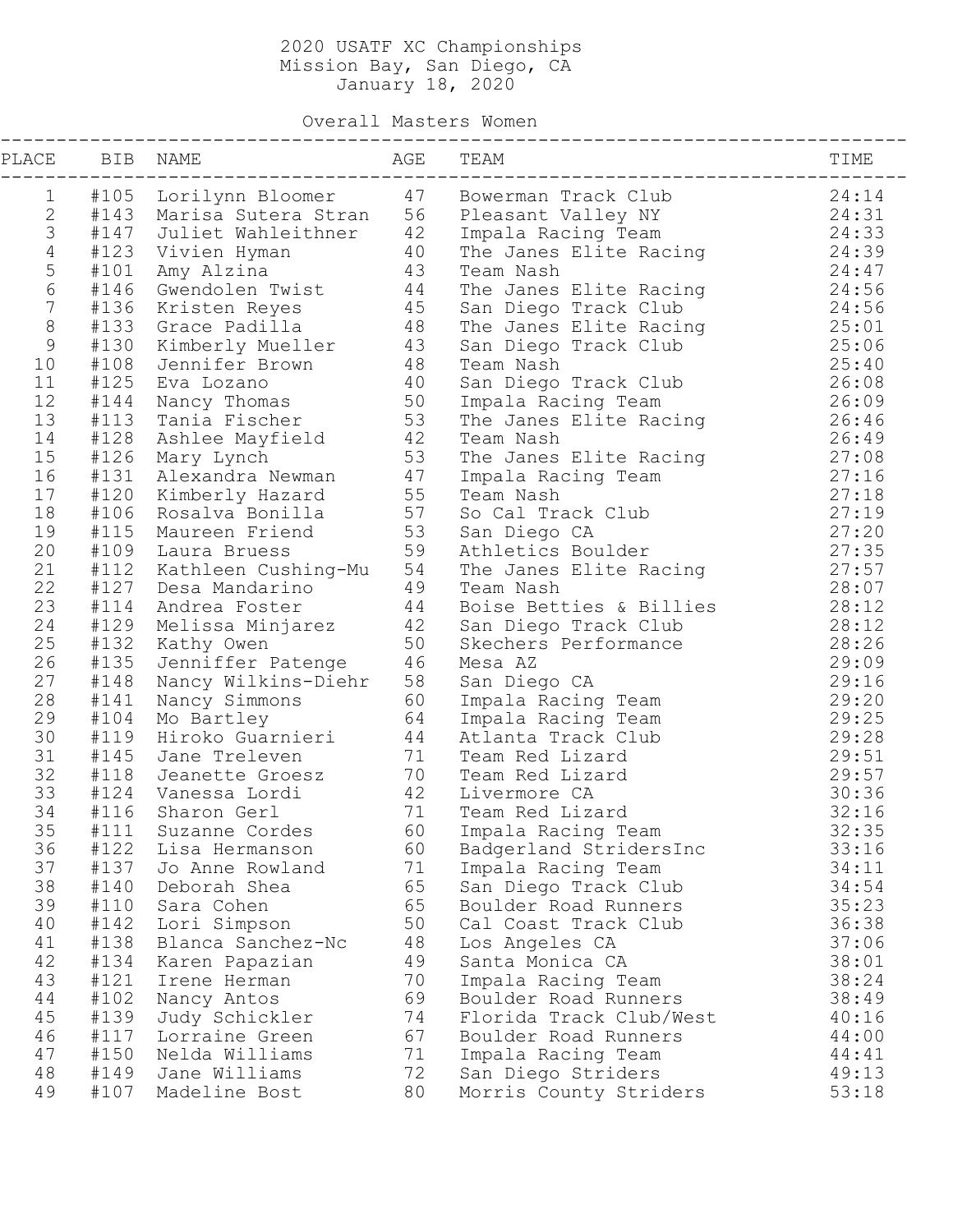Community Women

| PLACE | BIB  | NAME                | AGE | TEAM            | TIME  |
|-------|------|---------------------|-----|-----------------|-------|
|       | #820 | Alexandra Lewis-Mus | 13  | San Diego CA    | 17:49 |
| 2     | #808 | Annika Ekeroth      | 15  | San Diego CA    | 19:06 |
| 3     | #822 | Susan Pilgram       | 52  | Boulder CO      | 20:58 |
| 4     | #815 | Shawna Hasser       | 48  | Plymouth MN     | 22:36 |
| 5     | #831 | Liz Flynn           | 49  |                 | 24:03 |
| 6     | #811 | Teresa Grant        | -7  | San Diego CA    | 26:01 |
|       | #812 | Elise Griffin       | 24  | San Diego CA    | 26:46 |
| 8     | #809 | Anne Grant          | 11  | San Diego CA    | 28:13 |
| 9     | #824 | Maia Wright         | 33  | Minneapolis MN  | 29:20 |
| 10    | #813 | Avery Grover        | 8   | SOUTH JORDAN UT | 31:08 |
| 11    | #818 | Katie Lepiesza      | 7   | San Diego CA    | 34:22 |
|       |      |                     |     |                 |       |